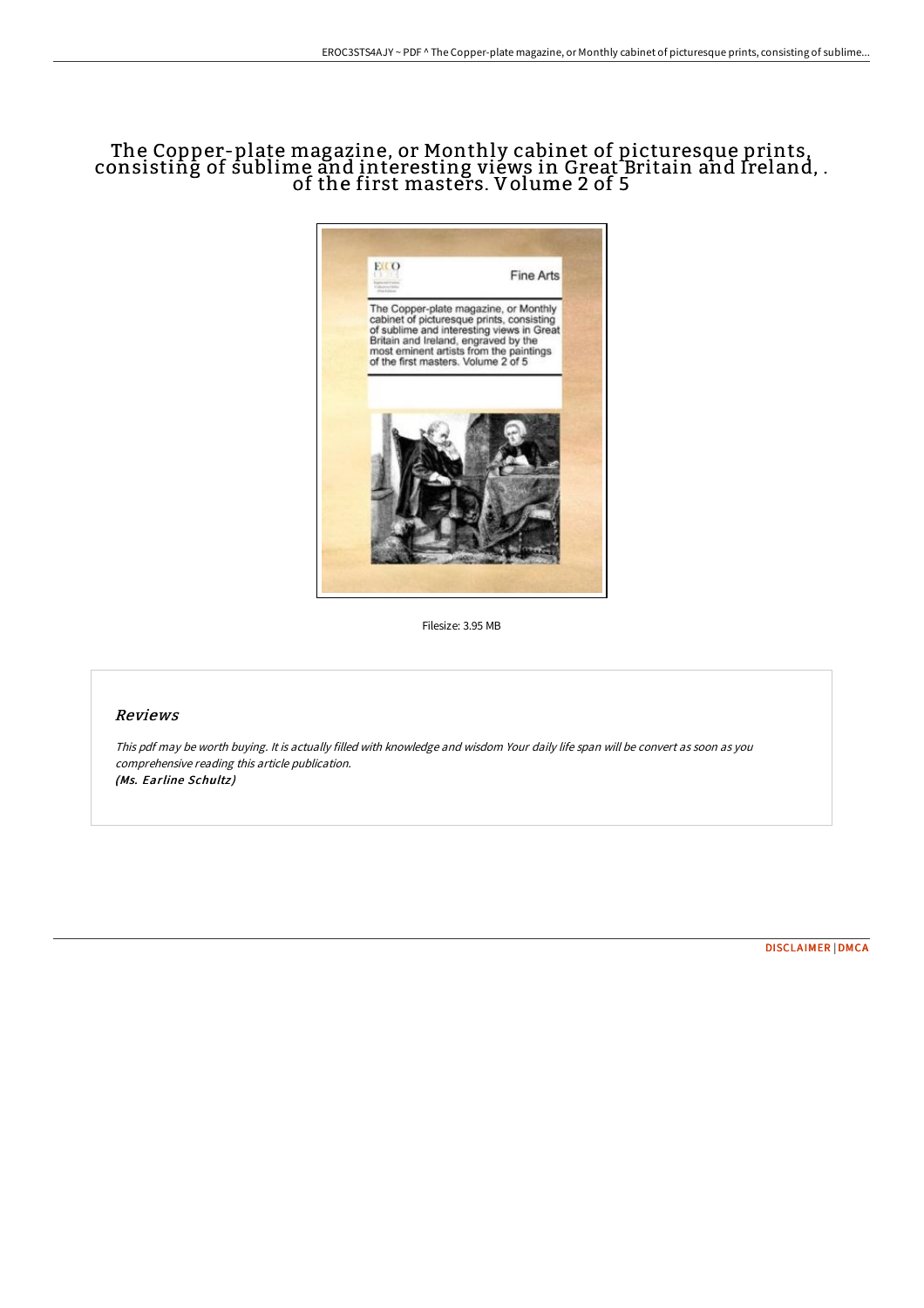#### THE COPPER-PLATE MAGAZINE, OR MONTHLY CABINET OF PICTURESQUE PRINTS, CONSISTING OF SUBLIME AND INTERESTING VIEWS IN GREAT BRITAIN AND IRELAND, . OF THE FIRST MASTERS. VOLUME 2 OF 5



Gale ECCO, Print Editions. Paperback. Condition: New. This item is printed on demand. 188 pages. Dimensions: 9.7in. x 7.4in. x 0.4in.The 18th century was a wealth of knowledge, exploration and rapidly growing technology and expanding record-keeping made possible by advances in the printing press. In its determination to preserve the century of revolution, Gale initiated a revolution of its own: digitization of epic proportions to preserve these invaluable works in the largest archive of its kind. Now for the first time these high-quality digital copies of original 18th century manuscripts are available in print, making them highly accessible to libraries, undergraduate students, and independent scholars. The eighteenth-century fascination with Greek and Roman antiquity followed the systematic excavation of the ruins at Pompeii and Herculaneum in southern Italy; and after 1750 a neoclassical style dominated all artistic fields. The titles here trace developments in mostly English-language works on painting, sculpture, architecture, music, theater, and other disciplines. Instructional works on musical instruments, catalogs of art objects, comic operas, and more are also included. The below data was compiled from various identification fields in the bibliographic record of this title. This data is provided as an additional tool in helping to insure edition identification: Bodleian Library (Oxford)P000172Editor and principal engraver: John Walker. Title pages are engraved. Alternative titles vary slightly. Imprints undated; years of publication from monthly issues. Imprints vary slightly; Harrison and Co. appears on v. 1 only. Each volume has introductory leaf. Descriptive text on recto is interleaved with engraved plate, numbered on facing page of text. Text leaves include issue number from which plate and text were cumulated, but are otherwise unnumbered. Later volumes have volume number on direction line of text pages. Plates include great houses and significant architectureal structures from various places in the British Isles. Each plate...

 $\blacktriangleright$ Read The [Copper-plate](http://albedo.media/the-copper-plate-magazine-or-monthly-cabinet-of--1.html) magazine, or Monthly cabinet of picturesque prints, consisting of sublime and interesting views in Great Britain and Ireland, . of the first masters. Volume 2 of 5 Online Download PDF The [Copper-plate](http://albedo.media/the-copper-plate-magazine-or-monthly-cabinet-of--1.html) magazine, or Monthly cabinet of picturesque prints, consisting of sublime and interesting views in Great Britain and Ireland, . of the first masters. Volume 2 of 5